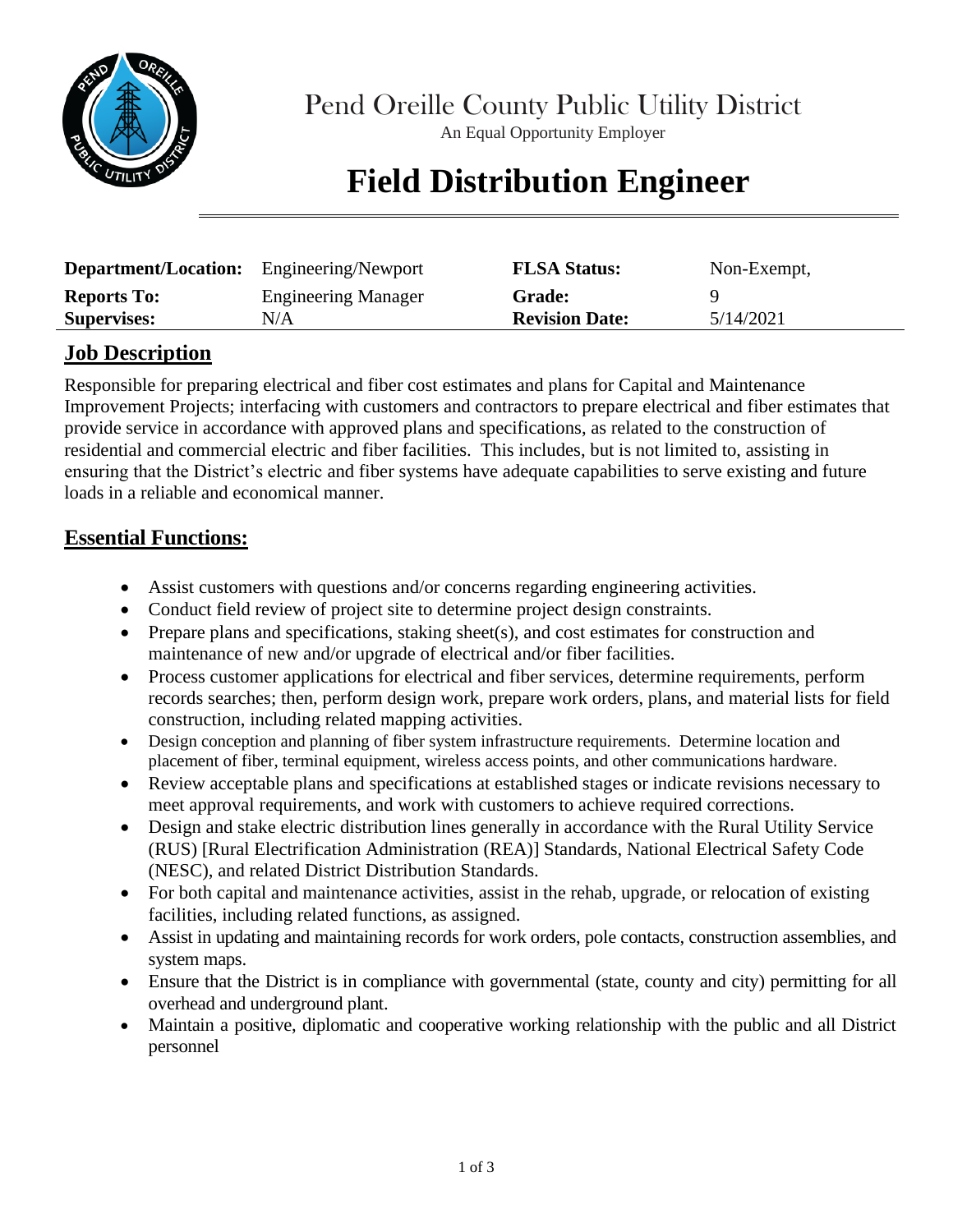

Pend Oreille County Public Utility District

An Equal Opportunity Employer

# **Field Distribution Engineer**

### **Other Duties:**

- Perform engineering duties as assigned.
- Must work directly or indirectly with District customers on a regular, ongoing basis. Must provide a high level of professional, prompt, efficient, accurate, courteous, and reliable service in such a manner as to reflect favorably on the District and to ensure high quality service to District customers.
- Understand and demonstrate a commitment to the P. U. D.'s mission, vision, core values, and strategic plan.
- Adhere to all safety policies and procedures. Promote a safe work environment for all employees, contractors, and customers, in order to ensure a reliable workforce and an educated community.
- Be respectful of all employees and customers, listening to their requests and understanding their needs.
- Act as a responsible steward of public assets and trust. Foster open and honest communications, listen, and understand other perspectives.
- Foster teamwork and promote unity of the District and its departments.
- Perform other duties as assigned.

### **Education, Experience, & Training Required**

- Completion of at least two (2) years of college level engineering courses in mechanical, civil, or electrical engineering, preferably electrical engineering in power systems, or a Bachelor's Degree in Engineering. Applicable experience may be accepted in lieu of education.
- A minimum of five (5) years of electrical distribution line construction experience or Distribution Field/Staking Engineer experience with distribution lines.
- Proficiency in the use of Microsoft Office tools preferred.
- Directly related knowledge of NESC, NEC and RUS/REA principles and standards as applied to the staking of distribution voltage systems.
- Knowledge of principles and practices in the solution of engineering problems, as directly related to electric distribution systems.
- Demonstrated ability to communicate and work effectively with all levels in the organization as well as the general public, consultants and governmental agencies.
- Demonstrated abilities in basic surveying techniques and drafting protocol.
- Acquired flexibility in handling multiple assignments with changing priorities.
- Knowledge of survey tools, technology, and methods, including automated mapping systems preferred.
- Interpersonal skills including clear and concise communication both in writing and verbally.

#### **Other requirements if box is checked**

- $\boxtimes$  Valid driver license
- □ CDL Endorsement
- ☐ Professional license or registration
- $\Box$  Post-offer drug test
- $\boxtimes$  Post-offer background check
- ☐ Apprenticeship or other education/training required as a condition of employment, progression or advancement